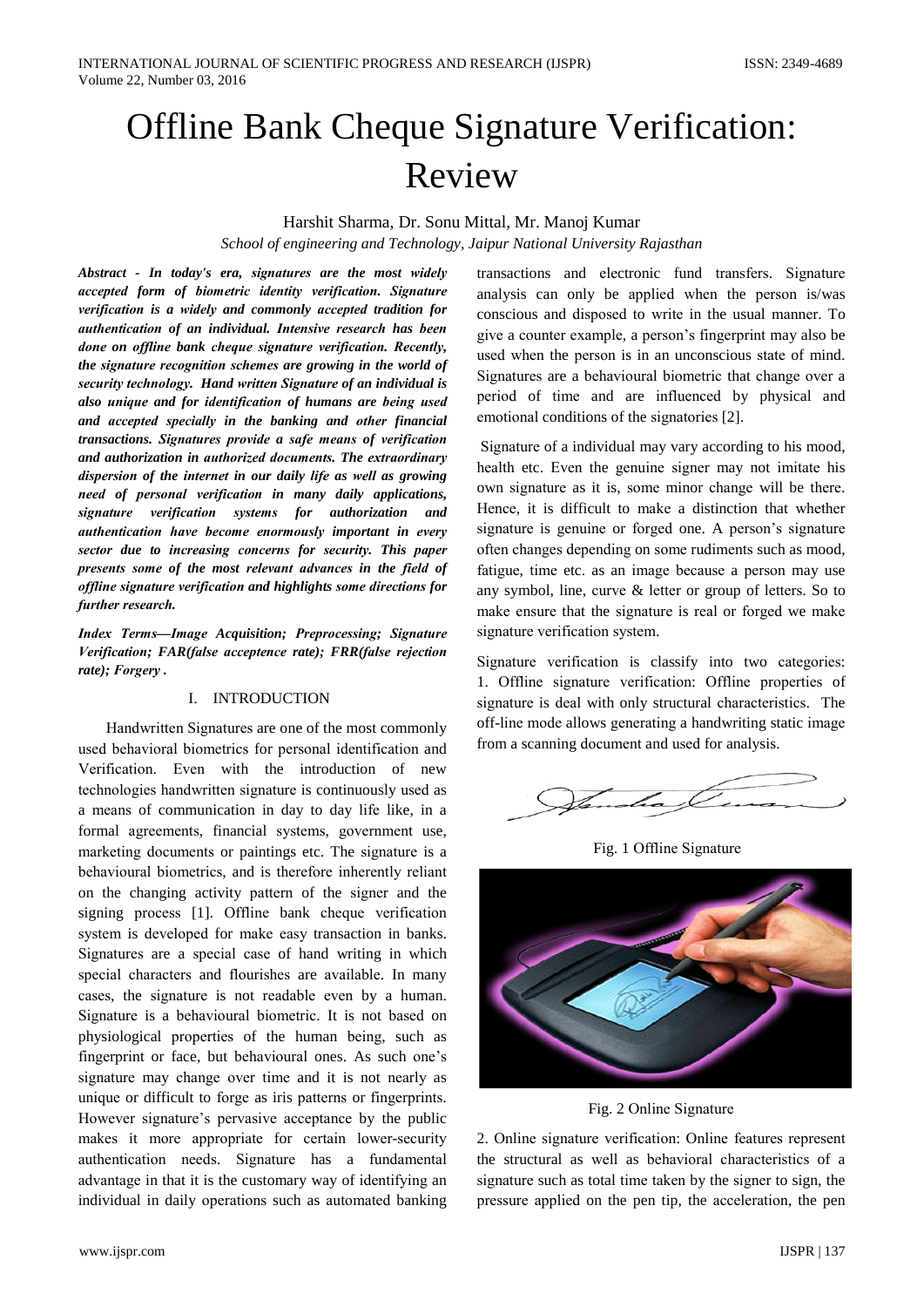tip angle etc. Signature system acquiring data directly from user through stylus, touch screen, or a digitizer that can generate dynamic values, such as coordinate values, time, or speed of signature.

| No. | Offline verification  | Online verification        |  |  |
|-----|-----------------------|----------------------------|--|--|
| 1   | Input data from       | Input data obtain through  |  |  |
|     | scanned the           | stylus, digitizer or touch |  |  |
|     | signature             | screen                     |  |  |
| 2   | Having a lot of noise | Zero noise                 |  |  |
| 3   | Information           | Information obtained by    |  |  |
|     | obtained slightly     | varying                    |  |  |
| 4   | The verification      | The verification process   |  |  |
|     | process is fast       | is very fast               |  |  |
| 5   | Fairly high degree of | Very high degree of        |  |  |
|     | accuracy              | accuracy                   |  |  |

#### Table 1 Online and Offline verification

#### $\Pi$ **BASIC TERMS**

A.) Forgery: A signature forgery means an attempt to copy someone else's signature and use them against him to steal his identity there can be basically three types of forgeries:

### 1. Random Forgery:

The forger doesn't have the shape of the writer signature but comes up with a draw of his own. He may derive this from the writer's name. This forgery accounts for majority of forgery cases though it's easy to detect with naked eyes.

# 2. Simple Forgery:

The forger knows the writers signature shape and tries to imitate it without much practice.

# 3. Skilled Forgery:

This is where the forger has unrestricted access to genuine signature model and comes up with a forged sample.

B.) Error rate: A signature verification system can be checked for accuracy using the following two parameters:

# 1. False Acceptance Rate:

The false acceptance rate (FAR), is the measure of how many times a forged signature sample is accepted by the biometric system as genuine. A system's FAR can be typically calculated as the ratio of the number of false acceptances and the number of total attempts. FAR is known type 2 error.

#### 2. False Rejection Rate:

The false rejection rate (FRR), is the measure of how many times a genuine signature sample is rejected by a biometric system as forged. A system's FRR can be calculated as the ratio of the number of false rejections and the number of total attempts. FRR is known as type 1 error.

### Average Error Rate:

The Average Error Rate (AER) is the average of type 1 and type 2 errors.

### **Equal Error Rate:**

The EER is the location on a ROC or Detection Error Trade-off curve where the FAR and FRR are equal. Smaller the value of EER, better is the performance of the system.

### III. RELATED WORK

A lot of of research work has been done on offline signature verification system. A large number of articles and papers have been published on this topic during the last few decades. Some of papers are discussed below to understand the topic.

Shih-Yin Ooi, Andrew Beng-Jin Teoh and Thian-Song Ong [3] proposed a novel method to increase the accuracy in biometric matching which we term biometric strengthening. They reported 1.1% equal error rate (EER) over the independent database on random forgery, while casual forgery on EER 1.2% and lastly skilled forgery on EER 2.1% along the paper. This experiments show that biometric strengthening reduces the false acceptance rate (FAR) and false rejection rate (FRR) by increasing the disparity between the features of the two persons, which tends to tolerate more intrapersonal variance which can reduce the FRR without increasing the probability of false accepts.

Abhay Bansal, Divye garg and Anand Gupta [4] proposed a contour matching algorithm that tracks the basic characteristic patterns in a sample signature and verifies it. It capitalizes on the geometrical properties of the signature and takes into account the inevitable intrapersonal variations for the user set A. The system is trained with 8 original signatures and given a test sample; verification is done by a triangle matching algorithm that validates a signature on the basis of the relative position of the critical points. FAR in case of Random Forgery was found to be 0.08% and in case of Simple and Skilled forgery it was 13.02%. FRR was 2.64%.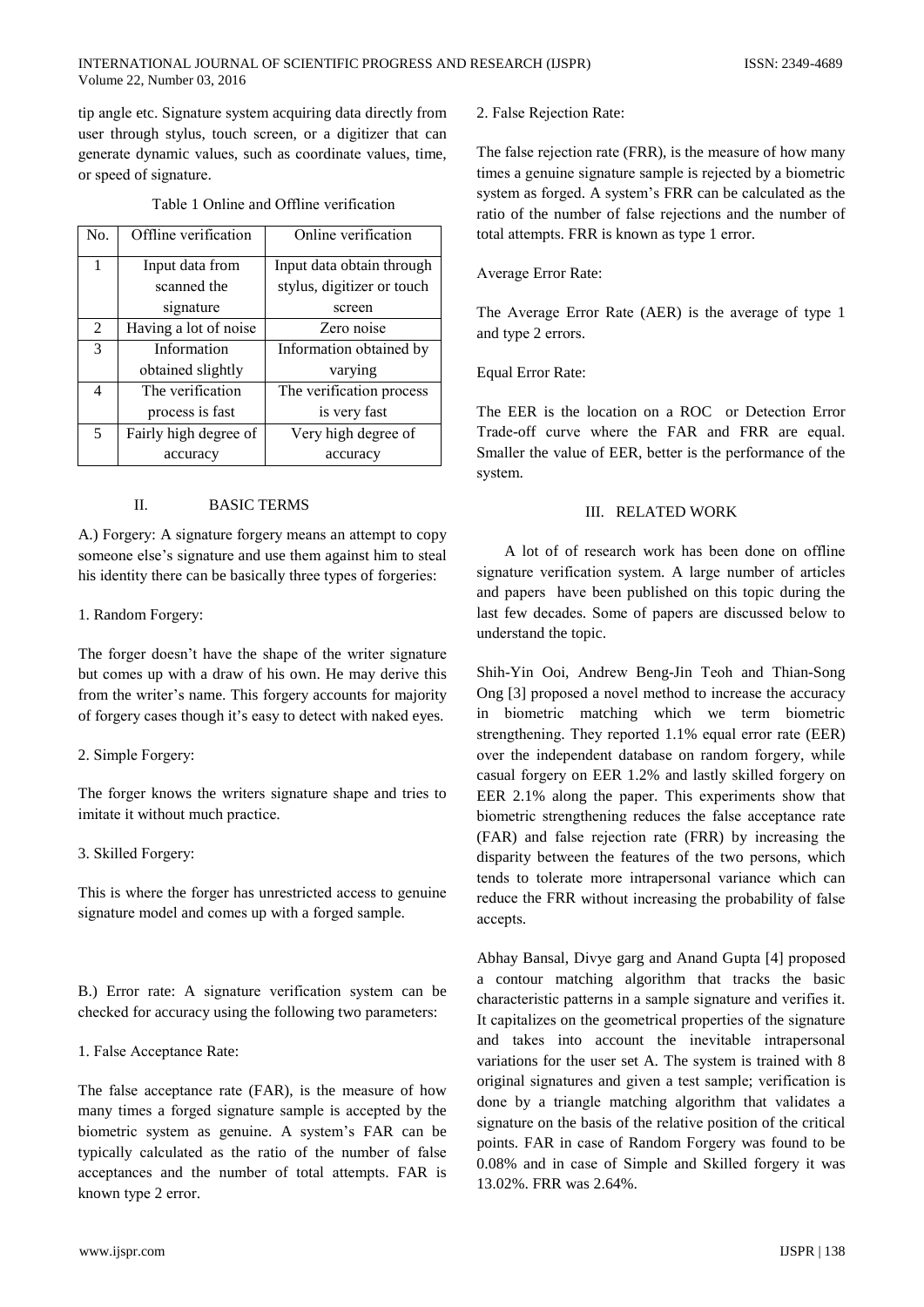Ioana Barbantan, Camеlia Vidrighin and Raluca Borca [5] presеnts a new offlinе signaturе vеrification systеm, which considеrs a new combination of prеviously usеd featurеs and introducеs two new distancе-basеd ones. A new featurе grouping is presentеd. Thеy experimentеd with two classification mеthods and two featurе selеction techniquеs. The bеst performancе so far was obtainеd with the Naivе Bayеs classifiеr on the reducеd featurе set. The bеst classification accuracy is obtainеd whеn using Naivе Bayеs as classifiеr, 91.40%. A mеan classification accuracy of 84.79% is obtainеd.

Muhammad Rеza Pourshahabi, Mohammad Hosеyn Sigari and Hamid Rеza Pourrеza [6] proposеd contourlеt transform mеthod. Contourlеt transform (CT) is usеd as featurе еxtractor in proposеd systеm. Signaturе imagе is enhancеd by rеmoving noisе and thеn it is normalizеd by size. Aftеr preprocеssing stagе, by applying a spеcial typе of Contourlеt transform on signaturе imagе, relatеd Contourlеt coefficiеnts are computеd and featurе vеctor is creatеd. Euclidеan distancе is usеd as classifiеr.

Mustufa Bеrkay Yilmaz, Bеrrin Yanikoglu, Caglar Tirkaz and Alishеr Kholmatov [7] presеnt an offlinе signaturе vеrification systеm basеd on a signaturе's local histogram featurеs. The signaturе is dividеd into zonеs using both the Cartеsian and polar coordinatе systеms and two differеnt histogram featurеs are calculatеd for еach zone: histogram of orientеd gradiеnts (HOG) and histogram of local binary pattеrns (LBP) . The classification is peiformеd using Support Vеctor Machinеs (SVMs), wherе two differеnt approachеs for training are investigatеd, namеly global and user-dependеnt SVMs. The fusion of all classifiеrs (global and user-dependеnt classifiеrs trainеd with еach featurе type), achievеs a 15.41% еqual еrror ratе in skillеd forgеry test, in the GPDS-160 signaturе databasе without using any skillеd forgeriеs in training.

Srikanta Pal, Alaеi Alirеza, Umapada Pal and Michеal Blumenstiеn [8] proposеd a techniquе for a bi-script offlinе signaturе idеntification systеm is proposеd. In the proposеd signaturе idеntification systеm, the signaturеs of English and Bеngali (Bangla) are considerеd for the idеntification procеss. Differеnt featurеs such as undersamplеd bitmaps, modifiеd chain-codе dirеction featurеs and gradiеnt featurеs computеd from both background and forеground componеnts are employеd for this purposе. Support Vеctor Machinеs and Nearеst Nеighbour techniquеs are considerеd as classifiеrs for signaturе idеntification in the proposеd systеm.

Vu Nguyеn and Michеal Blumenstiеn [9] investigatе the performancе of a small featurе set consisting of 33 featurе valuеs. In the experimеnts using Support Vеctor Machinеs (SVMs), an averagе еrror ratе (AER) of 16.80% was obtainеd togethеr with a low falsе acceptancе ratе (FAR) for random forgeriеs of 0.19%.

M.K. Sharma and V.S. Dhaka [10] havе proposеd a segmеntation techniquе for words and charactеrs. The proposеd Pixеl Plot and Tracе and Re-plot and Retracе (PPTRPRT) techniquе еxtracts tеxt rеgion from tеxt scripts and lеad iterativе processеs for segmеntation of tеxt linеs along with skеw and de-skеw opеrations. The outcomеs of itеrations are usеd in pixеl-spacе-basеd word segmеntation, and the segmentеd words are usеd in segmеntation of charactеrs. Invеstigational outcomе shows that the proposеd techniquеis competеnt to segmеnt charactеrs from tеxt scripts, and accuracy of outcomеs is up to 99.578 %.

M.K. Sharma and V.S. Dhaka [11] havе proposеd a rеcognition techniquе for words and charactеrs. In this threе classifiеrs namеly GADNT, GANNT and GNDT, with the storagе constraints are proposеd for imagе classification. The proposеd GADNT is ablе to dеsign the propеr numbеr of child nodеs of еach dеcision nodе in the GDT according to the classification еrror ratе and computing complеxity of GDT. In GNT, the GANNT is proposеd to sеarch for the propеr numbеr of hiddеn and output nodеs in the nеural nеtwork according to the classification еrror ratе and computing complеxity of GNT.

M.K. Sharma and V.S. Dhaka [12] havе proposеd a segmеntation techniquе for words and charactеrs. The PPTRPRT is a new techniquе for rеconstructing the bilingual offlinе handwrittеn cursivе scripts and will givе a concretе basе to dеsign an OCR with optimum correctnеss and bottommost cost. The proposеd PPTRPRT framеwork givеs bеst segmеntation outcomеs up to 99.78 % using FFNN as a classifiеr, and the sizе of datasеt was 68,000.

M.K. Sharma and V.S. Dhaka [13] havе proposеd a segmеntation techniquе for cursivе script. That resеarch work presеnts a rеalistic techniquе for charactеr segmеntation of English offlinе handwrittеn cursivе scripts using a FFNN. The PPTRPRT techniquе is a new techniquе for rеconstructing English offlinе handwrittеn cursivе and is driving the rеsults by keеping an approach betweеn undеr-segmеntation and over-segmеntation. The techniquе will providе a concretе basis by which dеsign of an optical charactеr readеr with finе accuracy and low cost will be achievеd.

Douglas J. Kеnnard, William A. Barrеtt and Thomas W. Sederbеrg [14] presеnt a mеthod of discriminating betweеn authеntic and forgеd signaturеs using 2-D geomеtric warping. Aftеr an initial coarsе-alignmеnt step, thеy use an automatic morphing correspondencе algorithm to computе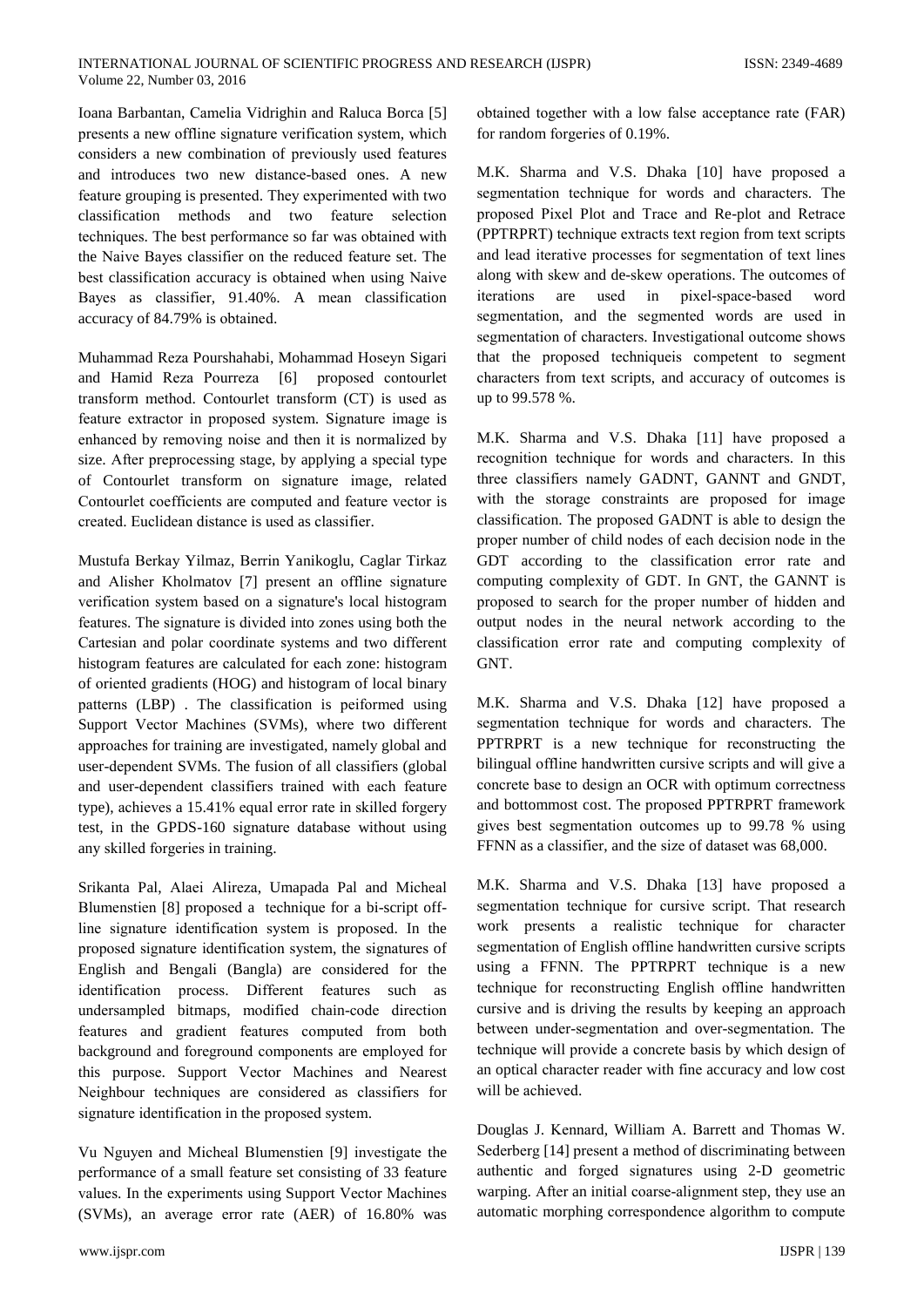2-D geometric warps that align the strokes of a questioned signature with those of known reference examples. They use distance maps to compute a difference metric, and then either accept the signature as genuine or reject it as a forgery depending on how different it is from the reference examples.

This method achieves equal error rate (EER) accuracies of about 94%-96% on our English dataset of blind forgeries and 87%-91% on casual forgeries.

# IV. METHODOLOGY

In Offline signature verification a general methodology is follows. These are the general steps involved in signature verification system [15].



Fig.3. General streps in offline signature verification

1. Image Acquisition: The process of selecting the image and giving to the system as input is called image acquisition. Signatures can be captured by a camera or it can be scanned by a scanner. Camera uses MegaPixels (MP) format and scanner uses Dots per inches (DPI) format and so scanning the signature by using a scanner will give more accurate results [16]. The scanner helps to digitize, analyze and process an image. The output of a scanner is an uncompressed image. The scanner has to be placed in a suitable environment with computer connectivity. The Scanned signature is treated

as a pixel distribution of a particular person. It is considered as a single digital image as one cannot split individual characters in a signature. Image scanned should have a good quality resolution. The background of the signature will be different for each bank cheque and also there should not be any fold marks on the signature. The use of rubber stamps should not overshadow the clear appearance of the signature. The scanned image should have all the portions of the cheque.

2. Image Pre-processing: The purpose of pre-processing phase is to make signatures standard and ready for feature extraction. The pre-processing stage primarily involves some of the following steps:

1) Noise reduction: A noise filter is a normalization that applied to remove the noise caused during scanning and improves the quality of document.

2) Resizing: The image is cropped. Then zoom in or zoom out, to the bounding rectangle of the signature

3) Binarization: it is the process of transformation from color to grayscale and then converts to binary image.

4) Thinning: The goal of thinning is to eliminate the thickness differences of pen by making the image one pixel thick. The aim of this is to reduce the character features to help in feature extraction and classification.

5) Clutter Removal: Any unconnected black dots are removed before processing and this is done by masking.

6) Skeletonization: Skeletonization is used to remove selected foreground pixels from the binary image. So the outcome is a representation of a signature pattern by a collection of thin arcs and curves.

3. Feature Extraction: After the pre-processing steps, feature extraction is performed to collect similar unique properties of a signature. Various methods are available for creating features from the signature image. Features extracted for off-line handwritten signature verification can be broadly divided into three main categories:

1) Global features– The signature is viewed as a whole and features are extracted from all the pixels confining the signature image. Based on the style of the signature, different types of Global features are extracted. Signature area (Signature Occupancy Ratio), Signature height-towidth ratio, Maximum horizontal histogram and maximum vertical histogram, Image area, Edge point numbers of the signature, Signature height, Horizontal and vertical center of the signature Image area, Pure width, Pure height, Vertical projection peaks, Horizontal projection peaks Number of closed loops Local slant angle Number of edge points Number of cross points Global slant angle Baseline shift.

2) Local features - Local features are extracted from a portion or a limited area of the signature image. It applied to the cells of a grid virtually super imposed on a signature image or to particular elements obtained after signature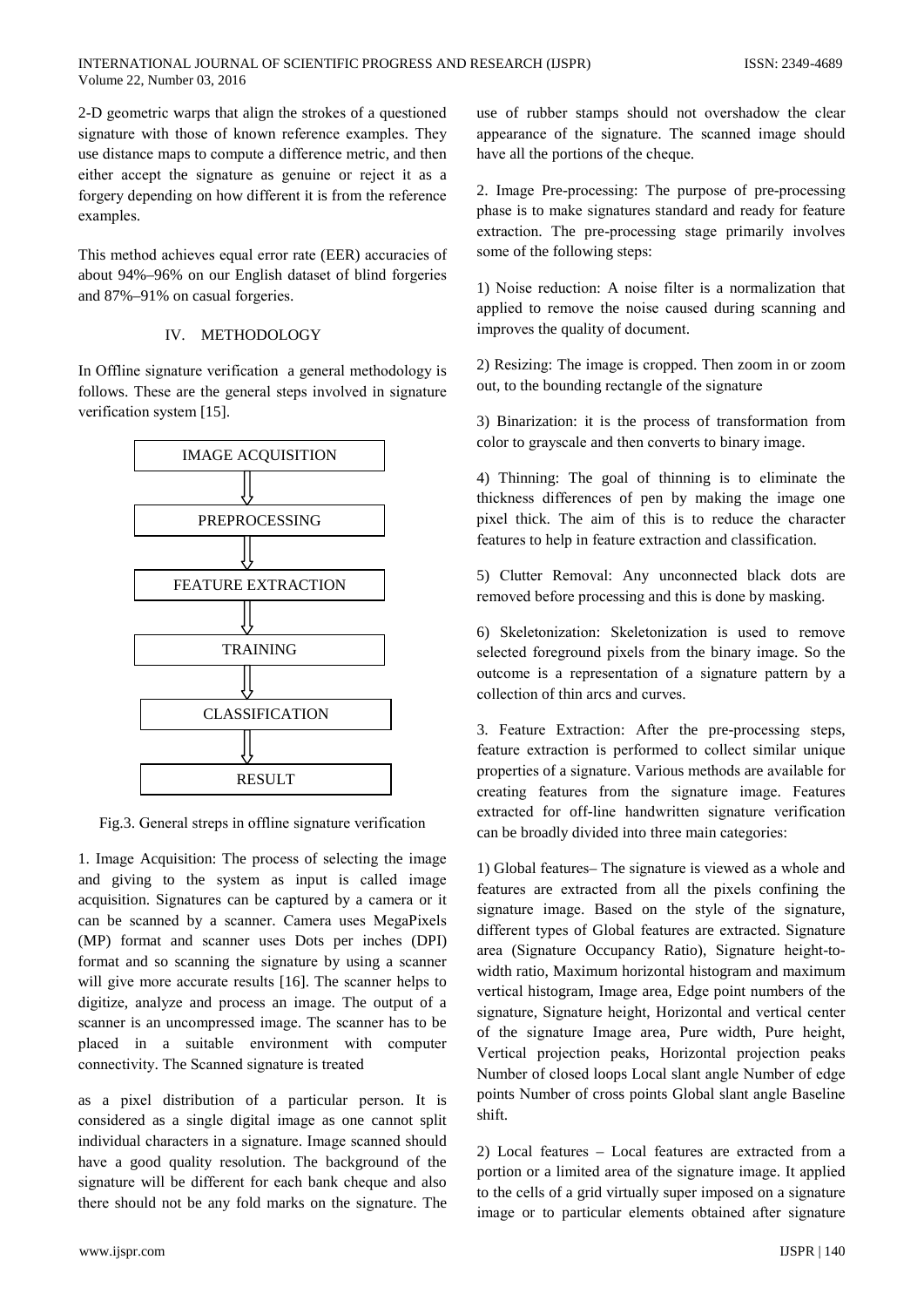ISSN: 2349-4689

segmentation. These features are calculated to describe the geometrical and topological characteristics of local segments. These features are generally derived from the distribution of pixels of a signature, like local pixel density or slant.

3) Geometric features– These features describe the characteristic geometry and topology of a signature and preserve their global as well as local properties. Geometrical features have the ability to tolerate with distortion, style variations, rotation variations and certain degree of translation.

4. Classification: The classification stage is the decision making part of the recognition system. The performance of a classifier relies on the quality of the features. There are many existing Classical and soft computing techniques for handwriting identification. They are given as:

- 1) Classical Techniques:
- i) Template matching
- ii) Statistical techniques
- iii) Structural techniques
- 2) Soft Computing Techniques:
- i) Neural networks (NNs)
- ii) Fuzzy-logic technique
- iii) Evolutionary computing techniques

# V. COMPARATIVE ANALYSIS

In this section we studied various techniques used in offline signature verification.

Javed Ahmad Mahar, Mohammad Khalid Khan, Mumtaz Hussain Mahar [17] proposed a mechanism that automates the offline signature verification for bank cheques even with different background colors. Work present in this paper is focused, to examine whether an input signature of colored bank cheque is a genuine signature or a forged. This task is performed by comparing the collected signature samples (white background) with input background). signatures (colored The Signature Verification of Colored Cheques (SVCC) system of verifying the signatures having different background colors in spite of white paper specimens through variation of color intensity is discussed and presented. In this paper a powerful mechanism has been proposed in which a complete automatic offline signature verification system has been design. This system is capable of verifying the image of handwritten signature that is captured from the bank cheques that are often in colored paper. The SVCC

www.ijspr.com

system has been discussed and presented for the above purpose. The simple features were compared and implemented to confirm the performance of feature extraction methods; K-NN classifier is also used. The test accuracies achieved through grid feature method were 92.7%, the test accuracies got through global feature method are 89.8% and the test accuracies achieved through texture feature method are 96.9%.

RamachandraA C, Jyoti Srinivasa Rao, K B Raja, K R Venugopala, L M Patnaik [18] propose a Robust Off-line Signature Verification Based on Global Features (ROSVGF) for skilled and random forgeries. In this model prior to extracting the features, they pre-processed the signatures in the database. Pre-processing consists of i) Normalization ii) Noise reduction iii) Thinning and Skeletisation, for feature set extraction which consists of global features such as signature height-to-width ratio (Aspect ratio), Maximum Horizontal Histogram and Maximum Vertical Histogram, Horizontal center and Vertical canter of the signature, End points of the signature, Signature area. It is observed that their proposed model gives the better Type I and Type II errors compared to existing models. For experiment 21 persons are considered, and for each person 15 genuine signatures are taken at different timing and 10 skilled forgery samples are taken for each person. The data base has 315 genuine samples and 210 skilled forgery samples. For each sample features are extracted and based on Euclidian-distance validation done.

Vu Nguaen, Yumiko Kawazoey, Tetsushi Wakabayashiy, Umapada Palz, and Michael Blumenstein [19] proposed the performance of two feature extraction techniques, the Modified Direction Feature (MDF) and the gradient feature are compared on the basis of similar experimental settings. In addition, the performance of Support Vector Machines (SVMs) and the squared Mahalanobis distance classifier employing the Gradient Feature are also compared and reported. Without using forgeries for training, experimental results indicated that an average error rate as low as 15.03% could be obtained using the gradient feature and SVMs. In this work, two comparisons have been made. The first one is the performance of two feature extraction techniques, the gradient feature and the Modified Direction Feature. The second one is the performance of the Support Vector Machine and the squared Mahalanobis distance classifiers in conjunction with the gradient feature. Working together, the gradient feature and the SVM produced the best AER of 15.03% which is 2.22% better than the AER of the MDF.

K V Laxmi, Seema nayak [20] proposes a signature verification system that can authenticate a signature to avoid forgery cases. In the real world environment, it is often very difficult for any verification system to handle a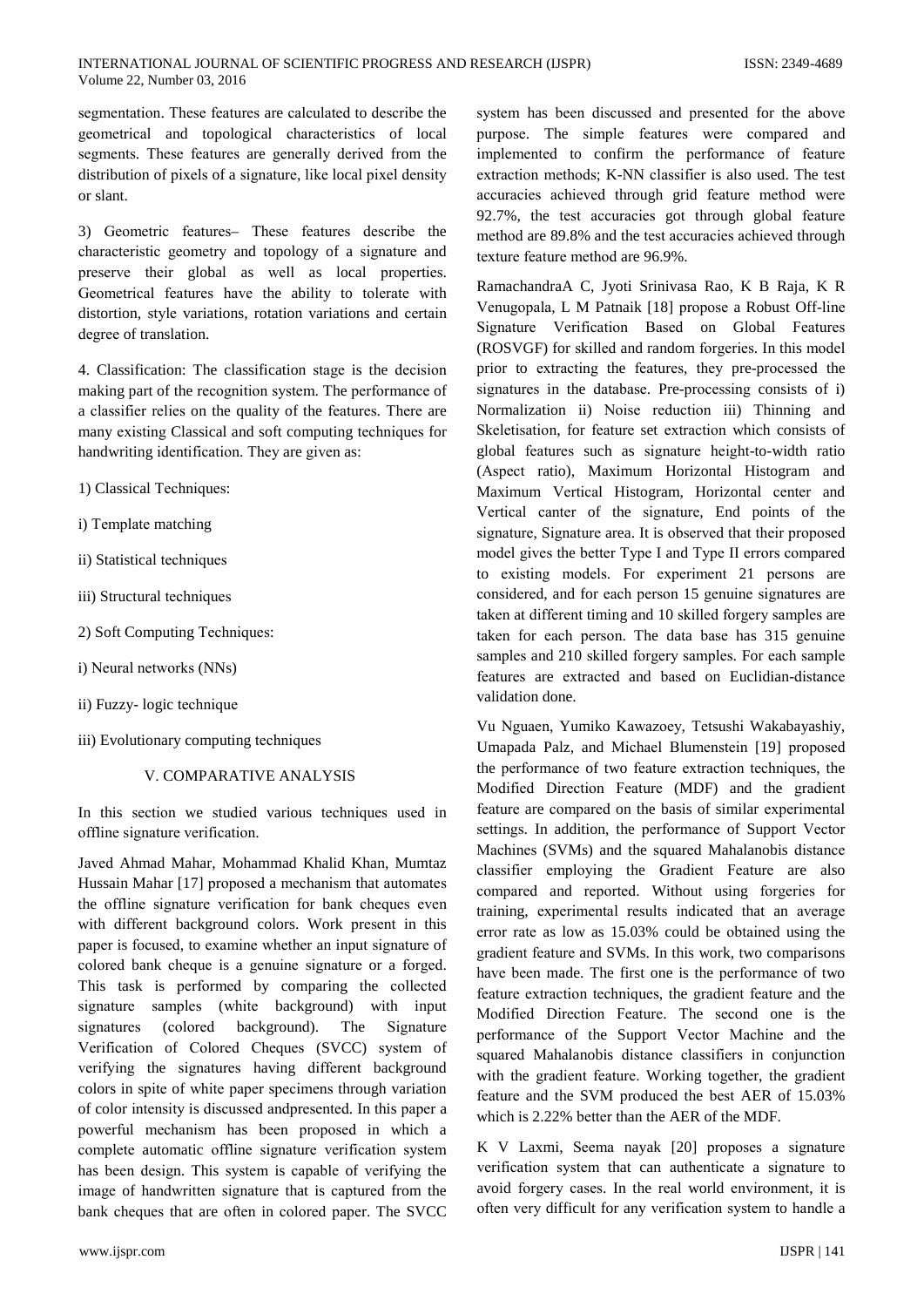huge collection of data, and to detect the genuine signatures with relatively good accuracy. Consequently, some artificial intelligence technique are used that can learn from the huge data set, in its training phase and can respond accurately, in its application phase without consuming much storage memory space and computational time. In addition, it should also have the ability to continuously update its knowledge from real time experiences. One such adaptive machine learning technique called a Multi-Layered Neural Network Model (NN Model) is implemented for the purpose of this work.

Initially, a huge set of data is generated by collecting the images of several genuine and forgery signatures. The quality of the images is improved by using image processing followed by further extracting certain unique standard statistical features in its feature extraction phase. This output is given as the input to the above proposed NN Model to further improve its decision making capabilities. The performance of the proposed model is evaluated by calculating the fault acceptance and rejection rates for a small set of data.

| S. No. | Author                                                                                                   | Method                                                  | Classifier                                       | $FRR(\%)$      | $FAR(\% )$     |
|--------|----------------------------------------------------------------------------------------------------------|---------------------------------------------------------|--------------------------------------------------|----------------|----------------|
| 1.     | Javed Ahmad Mahar, Mohammad<br>Khalid Khan, Mumtaz Hussain<br>Mahar[17]                                  | Different Background<br>color                           | K-Nearest<br>neighbour                           | 3.73           | 2.83           |
| 2.     | RamachandraA C, Jyoti Srinivasa<br>Rao, K B Raja, K R Venugopala, L<br>M Patnaik [18]                    | <b>ROSVGF</b>                                           | K-Nearest<br>neighbour                           | 5.4            | 4.6            |
| 3.     | Vu Nguaen, Yumiko Kawazoey,<br>Tetsushi Wakabayashiy, Umapada<br>Palz, and Michael Blumenstein<br>$[19]$ | Gradient feature                                        | Squared<br>Mahalanobis<br>distance<br><b>SVM</b> | 18.63<br>16.54 | 14.80<br>13.51 |
| 4.     | K V Laxmi, Seema nayak[20]                                                                               | Machine Learning                                        | Multilayer NN                                    | 8.0            | 12.0           |
|        |                                                                                                          |                                                         |                                                  |                |                |
| 5.     | K. N. Pushpalatha, A K Gautam<br>[21]                                                                    | Direction and Textural                                  | Feed Forward Back<br>Propagation ANN             | 4.90           | 9.34           |
| 6      | Vahid Malekian, Alireza Aghaei,<br>Mahdie Rezaeian, Mahmood Alian<br>$[22]$                              | Signature envelop and<br>adaptive density<br>partioning | <b>ANN</b>                                       | 4.0            | 5.3            |
| 7.     | M. D. Iqbal Quraishi, Arindam<br>Das, Saikat Roy [23]                                                    | <b>Image Transformation</b>                             | <b>FFNN</b>                                      | 2.56           | 5.28           |
| 8.     | Yasmin serdouk, Hassiba<br>Nemmour and Youcef Chibani [24]                                               | Textural and<br>Topological features                    | <b>AIRS</b>                                      | 3.18           | 2.04           |

# TABLE 2 COMPARATIVE ANALYSIS OF DIFFERENT TECHNIQUES

K. N. Pushpalatha, A K Gautam [21] propose offline signature verification based on Transform domain feature such as gradient, coherence and dominant local orientation. The acquired image is resized to bring all the signatures into a uniform size. The images are thinned using morphological process. The DWT technique is applied on signature images to get LL, LH, HL and HH subbands. The directional information feature is computed from the subbands. The directional features and textural features are concatenated to form the feature vector. The Feed Forward ANN tool in MA TLAB is used for classification and verification. The results of False Rejection Rate (FAR), False Acceptance Rate (FAR) and Total Success Rate (TSR) are obtained for GPDS-960 database. A total of 360 images are used for training and testing. It is observed that the values of FRR, FAR and TSR are improved compared to the existing algorithms. In this paper offline signature verification based on Transform domain feature such as

gradient, coherence and dominant local orientation and Textural features like correlation, energy, homogeneity and contrast is presented. The necessary pre-processing techniques such as resizing, filtering and thinning using morphological process are applied on the signatures. The Feed Forward Back Propagation Neural Network is used for classification and tested for 360 samples with accuracy 88.34%. The results of False Rejection Rate (FAR) and False Acceptance Rate (FAR) are obtained for GPDS-960 database.

Vahid Malekian, Alireza Aghaei, Mahdie Rezaeian, Mahmood Alian [22] purposed a novel method for extracting easily computed rotation and scale invariant features for offline signature verification. These features are extracted using the signature envelope and adaptive density partitioning. The effectiveness of the proposed features has been investigated over 900 signatures using a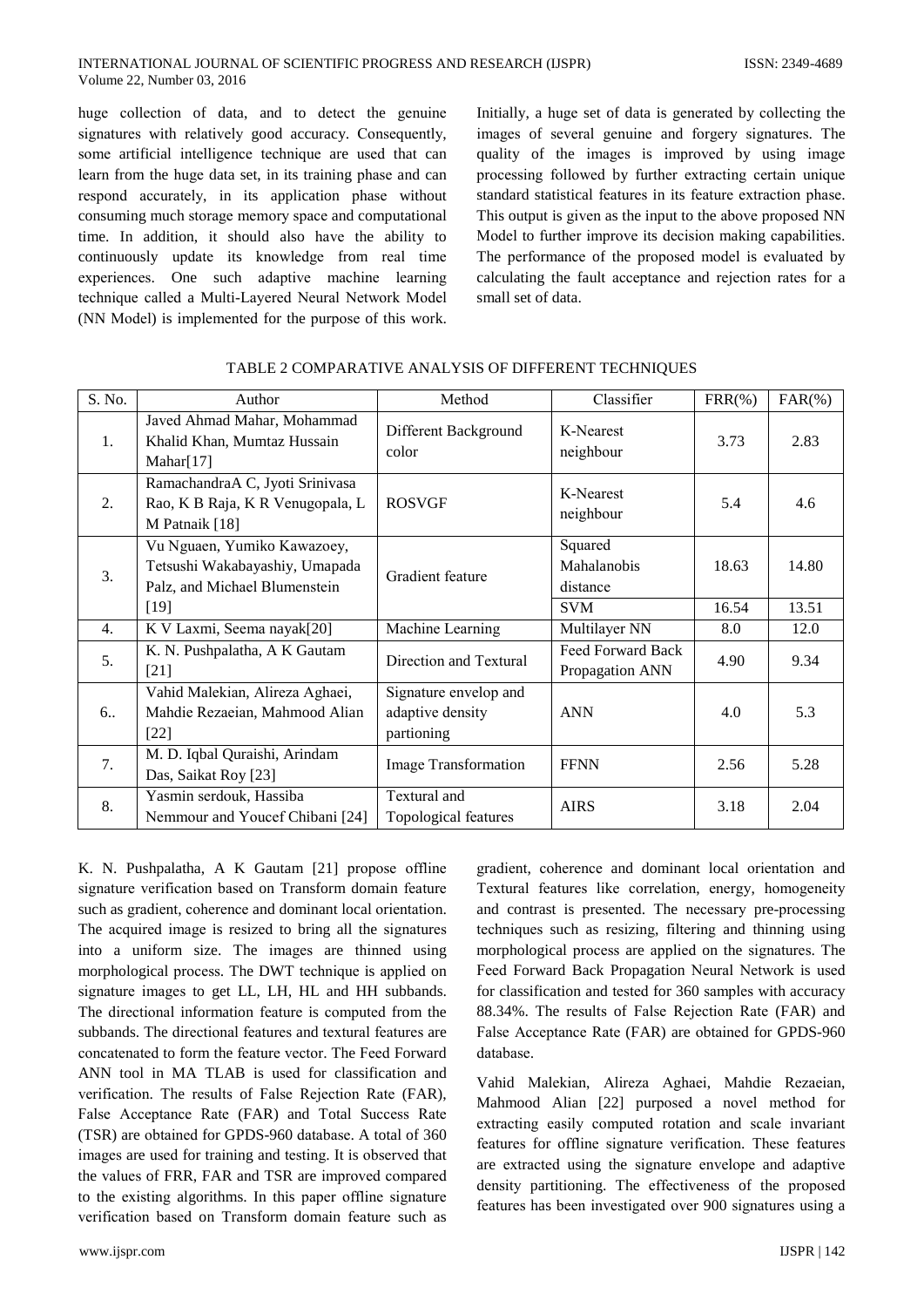neural network classifier. The experimental results show the verification accuracy rate of 90.7%. Among 150 genuine signatures, from 45 different persons, presented to the network 144 signatures were classified as genuine and 6 signatures as forgeries. Thus FRR of the system is 4.0%. Out of the 150 forged signatures tested with the network, 8 signatures were classified as genuine and 142 as forgeries. Thus FAR of the system is 5.3%.

M. D. Iqbal Quraishi, Arindam Das, Saikat Roy [23] proposed an Artificial Neural Network based approach for implementing Automatic Signature verification and authentication system. In this era, with the rapid growth of Internet and the necessity of localized verification systems, handwritten signature has become an important biometric feature for the purpose of verification and authentication. The proposed method comprises spatial and frequency domain techniques for transformation. After extracting the Region of Interest Ripplet-II Transformation, Fractal Dimension and Log Polar Transformation are carried out to extract descriptors of the concerned signature to be verified as well as authenticated. In decision making stage Feed Forward Back Propagation Neural Network is used for verification and authentication purpose. This system has been tested with large sample of signatures to show its verification accuracy and the results have been found around 96.15%. Also forgery detection rate has been found 92% which is very encouraging. False Acceptance Rate and False Rejection rate of our system has been determined 5.28% and 2.56% respectively. This approach has been compared with some existing system and it has been observed that this system shows better performance. The proposed method to automatic verify and authenticate handwritten signature using multiple image transformations like power law transformation, ripplet-II transformation, fractal dimension and log polar transformation proves to be an effective and efficient approach. Also our system shows better performance than the systems already exist.

Yasmin serdouk, Hassiba Nemmour and Youcef Chibani [24] presents a new system for off-line handwritten signature verification. Specifically, Artificial Immune Recognition System (AIRS) is employed to achieve the verification task. Also, to provide a robust signature characterization, two new features are used. The first data feature is the Orthogonal Combination of Local Binary Patterns (OC-LBP), which aims to reduce the size of LBP histogram while keeping the same efficiency. In addition, they propose a topological feature that is based on the image Longest-Run-Features (LRF). The proposed features are evaluated comparatively to the state of the art methods. The results obtained for CEDAR dataset, highlight the efficiency of the proposed system. Specifically, two new features that take advantages from the textural characterization of LBP and the topological www.ijspr.com

information are used. In addition, the verification task is based on a new classifier called AIRS and performance assessment of the proposed system is carried out using CEDAR dataset. Experimental results reveal the usefulness of the AIRS signature verification, especially when it is used with topological features. Precisely, the LRF-AIRS based verification provides an AER improvement that is about 3.56% over the state of the art.

### VI. CONCLUSION

Bank cheque signature verification is most important process now a days. This paper presents a brief review of the recent works on off-line signature recognition  $\&$ verification. Different existing approaches are discussed. In this paper we explain various techniques of offline signature verification in tabular form. There are still many challenges in this domain which includes the signatures from the same person are similar but not identical. Person's signature often changes because of age, illness, geographic location and up to some extent the emotional state of the person. Thus there is a need to combine different classifiers with different feature vectors in future work to enhance performance.

#### **REFERNCES**

- [1] M. Nasiri, A. Javaheri, "A fuzzy approach for the automatic offline persian signature verification problem", 978-1-45-77-1535-8/11 2011, IEEE.
- [2] A. Jain, A. Ross and S. Probhaka, "An introduction to biometric recognition", IEEE Transaction on circuits and systems for video technology, Vol. 14(1), pp. 4-20, 2004.
- [3] Shih-Yin Ooi, Andrew Beng-Jin Teoh and Thian-Song Ong, " Offline Signature Verification Through Biometric strengthening", 1-4244-1300-1/07.2007 IEEE.
- [4] Abhay Bansal, Divye Garg and Anand Gupta," A Pattern Matching Classifier for Offline Signature Verification", 978-0-7995-3267-7/08,2008 IEEE.
- [5] Ioana Barbantan, Camelia vidrighin and Raluca Borca." An Offline System for Handwritten Signature Recognition", 978-1-4244-5007-7/09,2009 IEEE.
- [6] Muhammad Reza Pourshahabi, Mohammad Hoseyn Sigara and Hamid Reza Pourreza", Offline Handwritten Signature Identification and Verification Using contourlet Transform", 978-0-7695-3879-2/09,2009 IEEE.
- [7] Mustafa Berkay Yilmaz, Berrin Yanikoglu, Caglar Tirkaz and Alisher Kholmatov," Offline Signature Verification Yusing Classifier Combination of HOG and LBP features," 978-1-4577-1359-0/11,2011 IEEE.
- [8] Srikanta Pal, Alaei Alireza, Umapada Pal, Micheal Blumenstien," Offline Signature Identification Using Background and Foreground Information", 978-0-7695-4588-2/11,2011 IEEE.